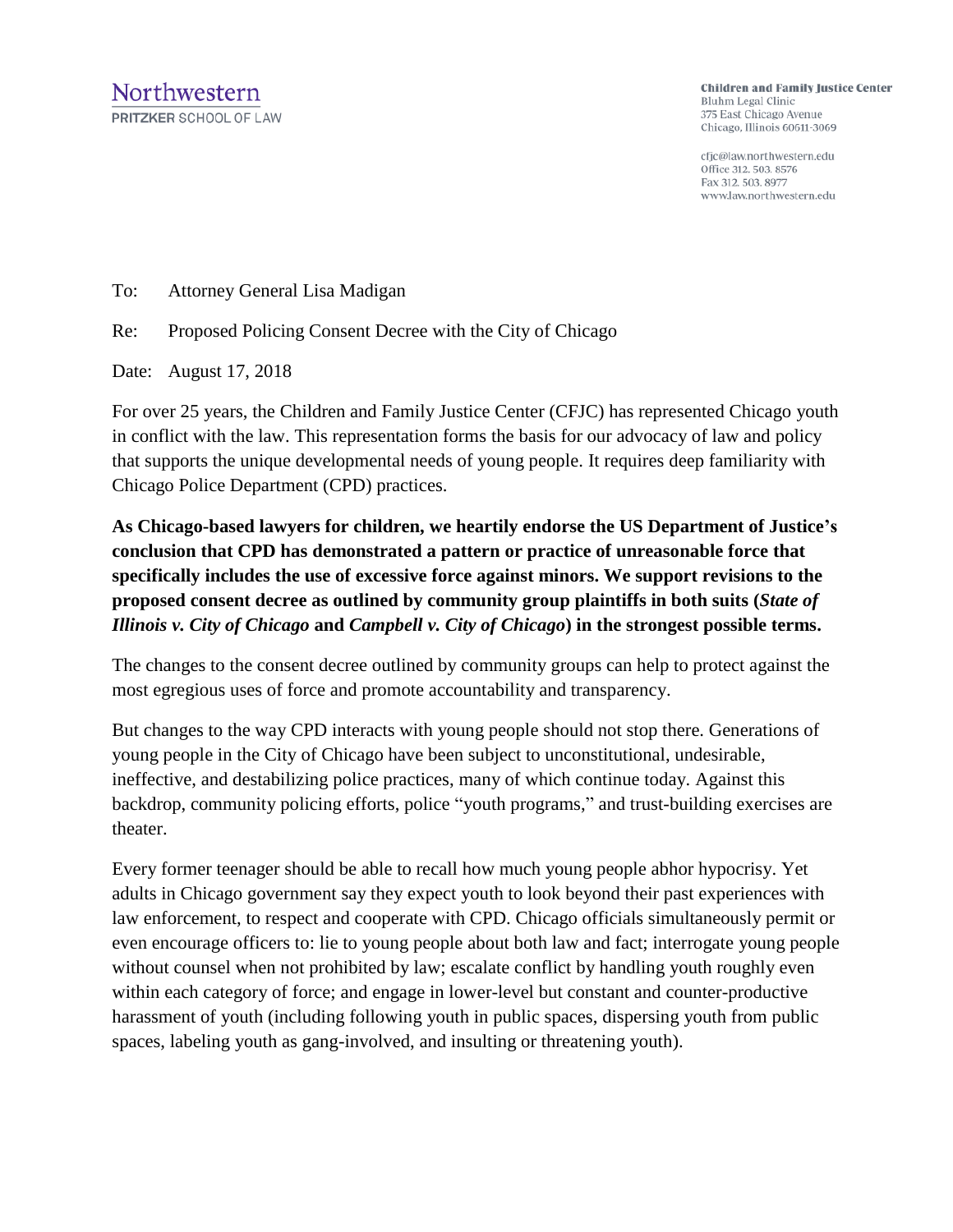Youth exposed to these policing tactics are more likely to develop legal cynicism to such a degree that it can adversely affect not only their own life trajectories, but overall public safety.

For these reasons, we believe the consent decree should create clear and consistent policies in support of Chicago's young people and CPD's stated goal of procedural justice, and offer a few additional youth-specific recommendations:

# **CPD use of non-lethal force against minors must be fully investigated in every case and the "code of silence" about officer abuse of children must be broken.**

An officer who immediately escalates an ordinary arrest or stop of a person under 18 to a "non-impact pain compliance" tactic without proper justification is not only in violation of CPD policy, but has potentially committed child abuse under IL law, especially if done in front of other children.

The officer who commits such an abuse, as well as every officer who witnesses it, including the officer's partner on scene or any supervisor reviewing video of the incident, are mandatory reporters of child abuse.

- External agencies should review CPD use of nonlethal force against minors as potential child abuse cases.
- CPD policies and internal reviews should clearly prohibit unjustified pain inflicted on minors.
- CPD officers must be held accountable to their duties as child abuse mandatory reporters concerning the pattern and practice of excessive nonlethal force against youth.

## **CPD policy should prohibit officers from interrogating minors outside the presence of counsel.**

CPD has a long and well-documented history of coerced interrogations. Even if it did not, children cannot be expected to independently understand and exercise their constitutional rights. Children are routinely told they must obey adult demands, including demands for information, making otherwise lawful interrogations unreasonably coercive in effect. Given CPD's pattern and practice of excessive force, including against children, the consent decree should provide attorney representation for minors over and above state law requirements.

- An attorney should be present at every police interrogation of a minor.
- Information gathered from informal field interviews of youth should not be admissible against the minor interviewee.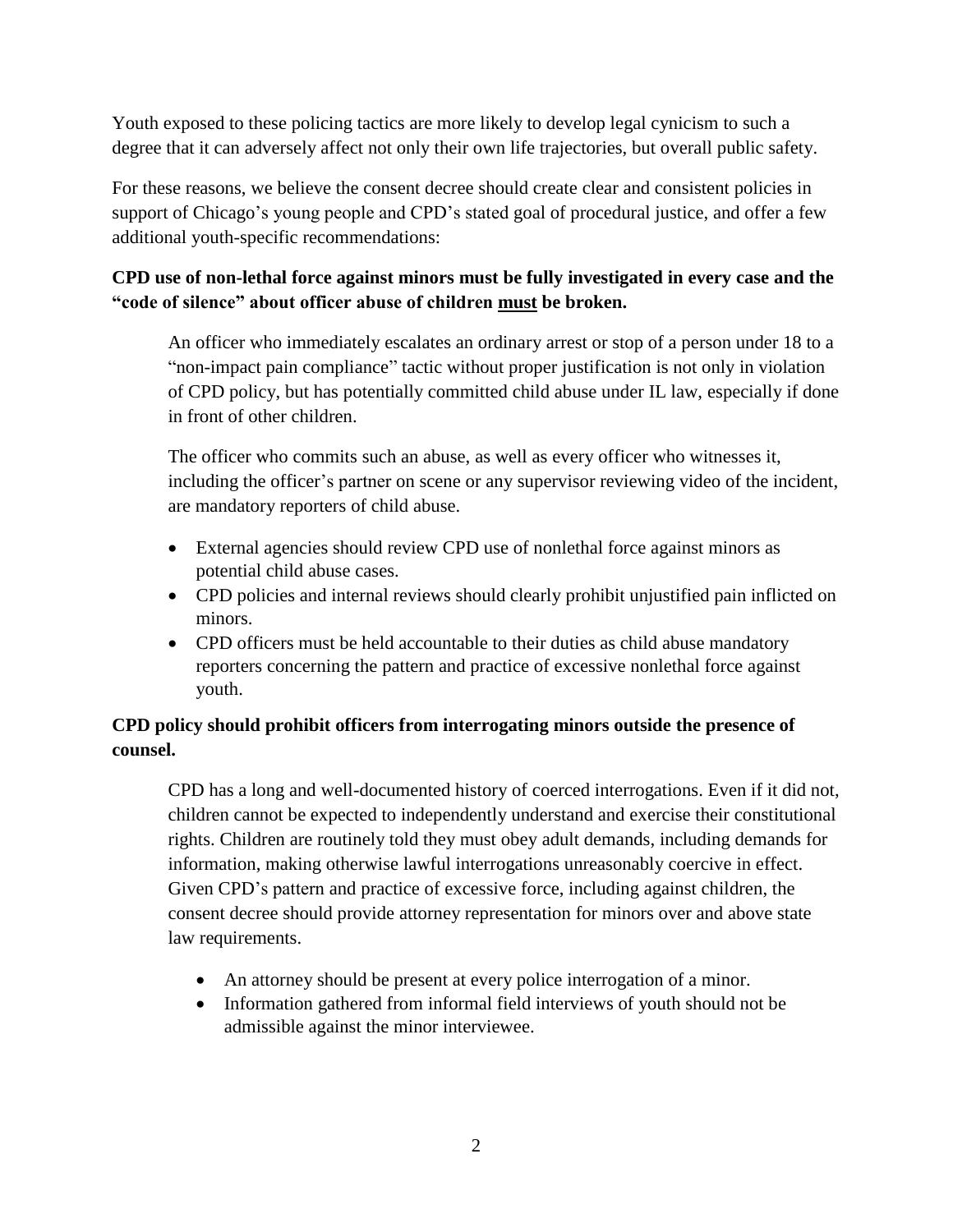#### **CPD policy should prohibit officers from lying to minors or deceiving them about law or fact.**

Children learn the law by adults telling them what it is, not independent statutory research. Additionally, young people often (incorrectly) believe that police are not allowed to lie to them.

Therefore, officers intentionally misstating any law or fact to youth is a highly coercive tactic that, if believed by a young person, is quite likely to result in a young person's will being overborne such that they are unable to effectively assert their constitutional rights. Conversely, when youth are able to recognize an officer's attempt at deception as such, they (often incorrectly) perceive the officer to be violating the law or engaging in official misconduct. This has largely the same effect: the perception of active police misconduct chills youth ability to assert constitutional rights (e.g., against unlawful search or selfincrimination).

Officer deception also operates as an escalation tactic that increases safety risks upon discovery. Youth perception that the officer is actively breaking the law or engaging in official misconduct with impunity can heighten youth fear that other misconduct – including unjustified physical force – is imminent.

• Intentional misstatement of law or fact to a minor should be prohibited misconduct.

## **CPD policy should explicitly prohibit officers from threatening minors with any force or violence outside of a verbal warning of lawful force.**

The recent viral video in which an officer boasts to teenagers that he is "a killer" is not clearly outside the norm for youth in neighborhoods with high rates of police suppression tactics. We strongly recommend that City of Chicago officials and the Attorney General read (or re-read) the words of South Side teens interviewed by researchers at the University of Chicago concerning experiences with police, up to and including repeated threats of being shot, and being physically held in front of a moving train.<sup>1</sup>

Any threat of physical violence against a young person is traumatic and coercive. An officer explicitly (or, as in claiming to be "a killer," implicitly) threatening a minor with violent acts that would be impermissible uses of force if carried out under the circumstances is a threat to public safety.

• Threats of unlawful force against minors should be clearly prohibited and treated as major misconduct.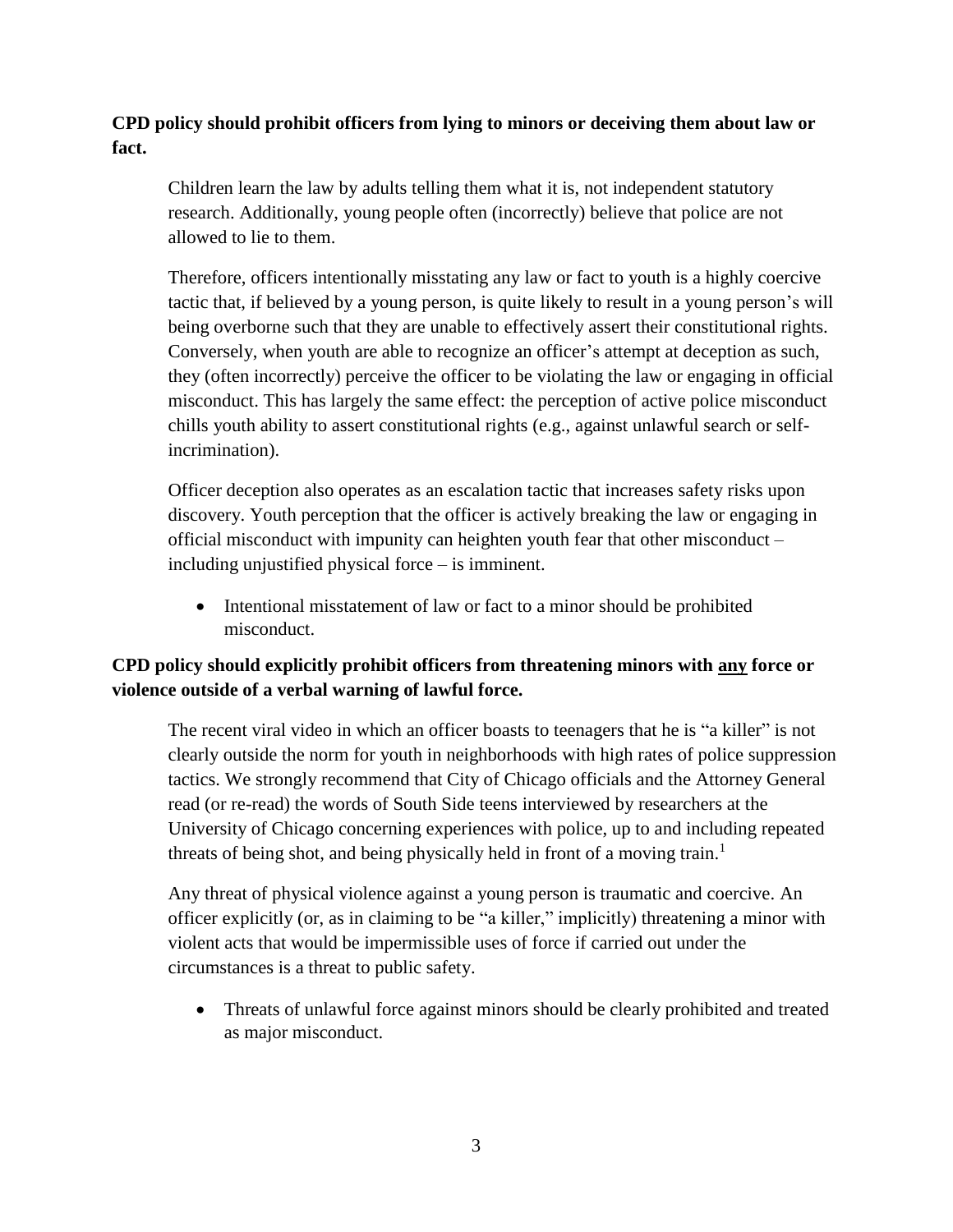#### **CPD policy should more clearly prohibit officers from insulting minors.**

The DOJ report described police use of racial epithets, insults, and denigrating language, particularly toward teenagers. The report is consistent with what we hear from young people, including use of extreme epithets communicating unlawful bias against youth based on race, gender, gender identity, orientation, religion, and disability (including developmental or cognitive disability).

While CPD's Rules of Conduct technically prohibit disrespect to any person (Rule 8) and engaging in any "unjustified" verbal altercation (Rule 9), these rules are both underexplained and underenforced. Officers must be subject to routine and consistent discipline for any verbal abuse of Chicago's children.

Young people are also inadequately protected from insults that may not overtly communicate bias. When officers tell a young person that he or she is a "piece of shit" (DOJ at 146), specific animus against a protected class may be difficult to prove, but this not only harms youth self-image, but clearly communicates that the child's own government does not consider his or her life to have intrinsic value.

Similarly, officers sharing (true or false) personal information about youth can not only put youth safety in jeopardy, but be used to degrade or insult (e.g., "did you know your friend here is a thief").

- CPD policy should clearly prohibit disrespectful language toward minors.
- CPD policy should discourage communication with youth about sensitive matters in front of peers and prohibit information-sharing about youth that can damage their reputation or put their safety at risk.

#### **CPD policy and practice should explicitly promote youth freedoms.**

Chicago's suppression-style policing does not promote freedom of movement, assembly, association, or speech by young people. To the contrary, police actively discourage young people from being present in public settings and participating in group activities. As youth reported to the DOJ, the effect is that their neighborhoods feel like "open air prisons" where they are routinely profiled, stopped, and labeled as gang members (p. 143).

As a public safety agency, CPD's explicit goal should be to promote full use and enjoyment of the outdoors, including public space and public accommodation, by all of the city's children. Patrol officers may intuit that their job is easier if there are fewer youth in public for them to surveil, but this misunderstands the origins of public safety and purpose of their employment. Consistent with research indicating that earlier juvenile curfews **increase** incidents of gun violence, $2$  the City of Chicago must not confuse the